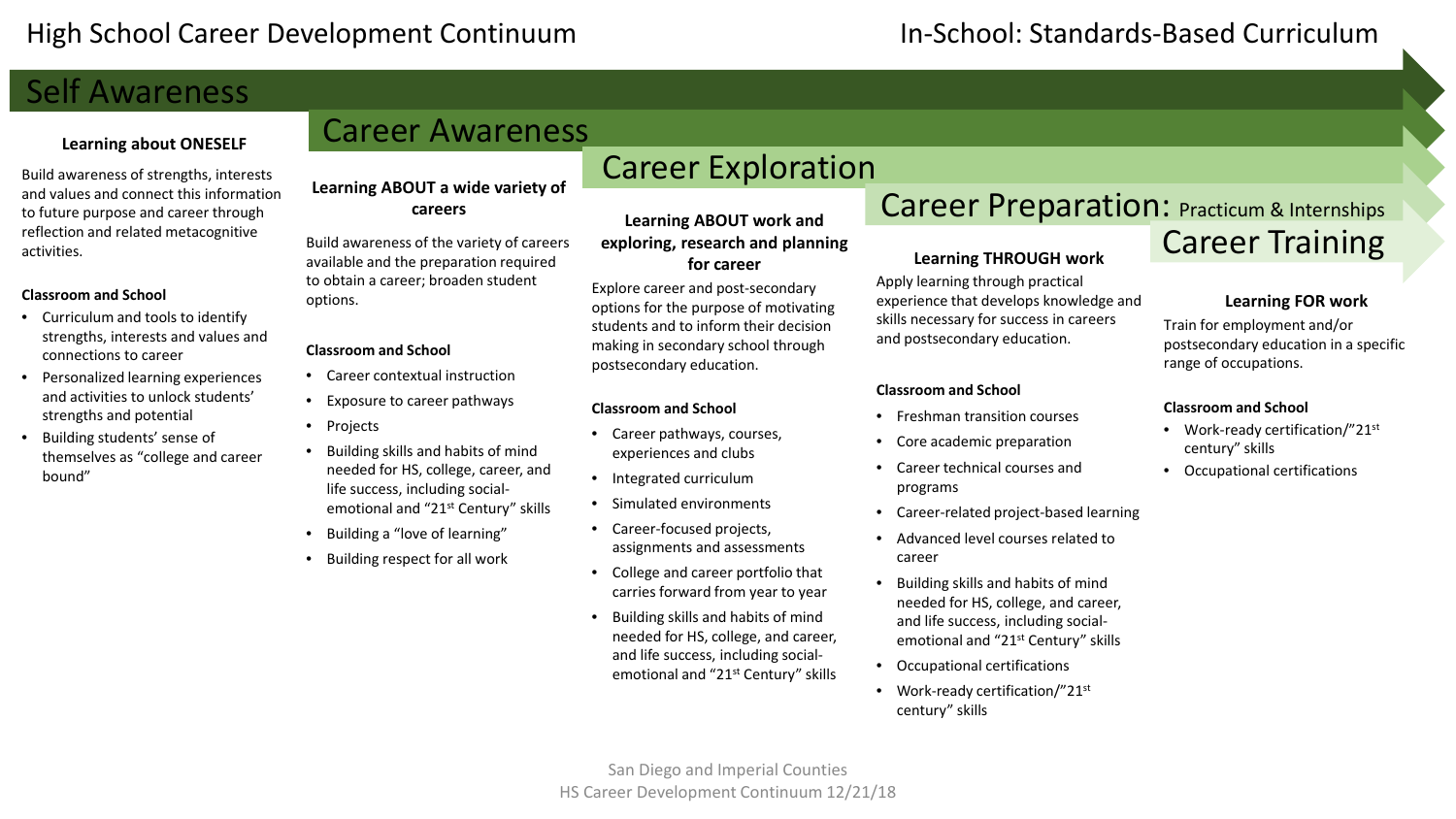### High School Career Development Continuum In-School: Career Research & Planning Activities

# Self Awareness

### **Learning about ONESELF**

Build awareness of strengths, interests and values and connect this information to future purpose and career through reflection and related metacognitive activities.

#### **Classroom and School**

- Curriculum and tools to identify strengths, interests and values and connections to career
- Career Assessment Interests/Skills/Values
- Personalized learning experiences and activities to unlock students' strengths and potential

### **Family Engagement**

• Exposure of parents and guardians to the concept of career and educational options through selfawareness

# Career Awareness

### **Learning ABOUT a wide variety of careers**

Build awareness of the variety of careers available and the preparation required to obtain a career; broaden student options.

#### **Classroom and School**

About Careers

- Web Research
- Use of valid, reliable, and reputable career interest/strength/values assessments, supported by qualified career advising
- Exposure to career pathways About Postsecondary Education
- College awareness and building expectations about future college attendance

#### **Family Engagement**

- Parent/guardian career workshops and review of career pathway maps, with focus on engaging parents/guardians meaningfully through their own experiences and completion of career assessments as appropriate
- Labor market information provided to  $\bullet$ parents and guardians to help guide and support students in the exploration of their career pathway interests

# Career Exploration

**Learning ABOUT work and exploring, research and planning for career**

Explore career and post-secondary options for the purpose of motivating students and to inform their decision making in secondary school through postsecondary education.

#### **Classroom and School**

About Careers

- Career plan development
- Financial literacy
- Resume, interview, application support
- College and career portfolio that carries forward from year to year

About Postsecondary Education

- Researching post-secondary education appropriate for chosen pathway
- Building "college knowledge"
- Complete college entrance exams

#### **Family Engagement**

- Parent/guardian review of career pathway maps to facilitate children's pathway selection; guidance on how to coach their children
- Labor market information provided to parents and guardians to help guide and support students in the exploration of their career pathway interests

San Diego and Imperial Counties HS Career Development Continuum 12/21/18

# Career Preparation: Practicum & Internships Career Training

### **Learning THROUGH work**

Apply learning through practical experience that develops knowledge and skills necessary for success in careers and postsecondary education.

### **Classroom and School**

#### About Careers

- Career plan refinement
- Financial planning
- Job seeking skills training

#### About Postsecondary Education

- College exploration
- Introduction to career and academic education planning
- Building "college knowledge"
- Support for informed and purposeful college decision-making
- Complete college entrance exams

#### **Family Engagement**

- Engagement of parents/guardians in decisions about career pathway selection (if not selected)
- Participation of parents/guardians in pathway activities
- Guidance to parents and guardians on how to coach their children in preparation for postsecondary transition

### **Learning FOR work**

Train for employment and/or postsecondary education in a specific range of occupations

#### **Classroom and School**

About Careers

• Planning for future career transitions

#### About Postsecondary Education

- Planning for further education
- Planning for future occupational certifications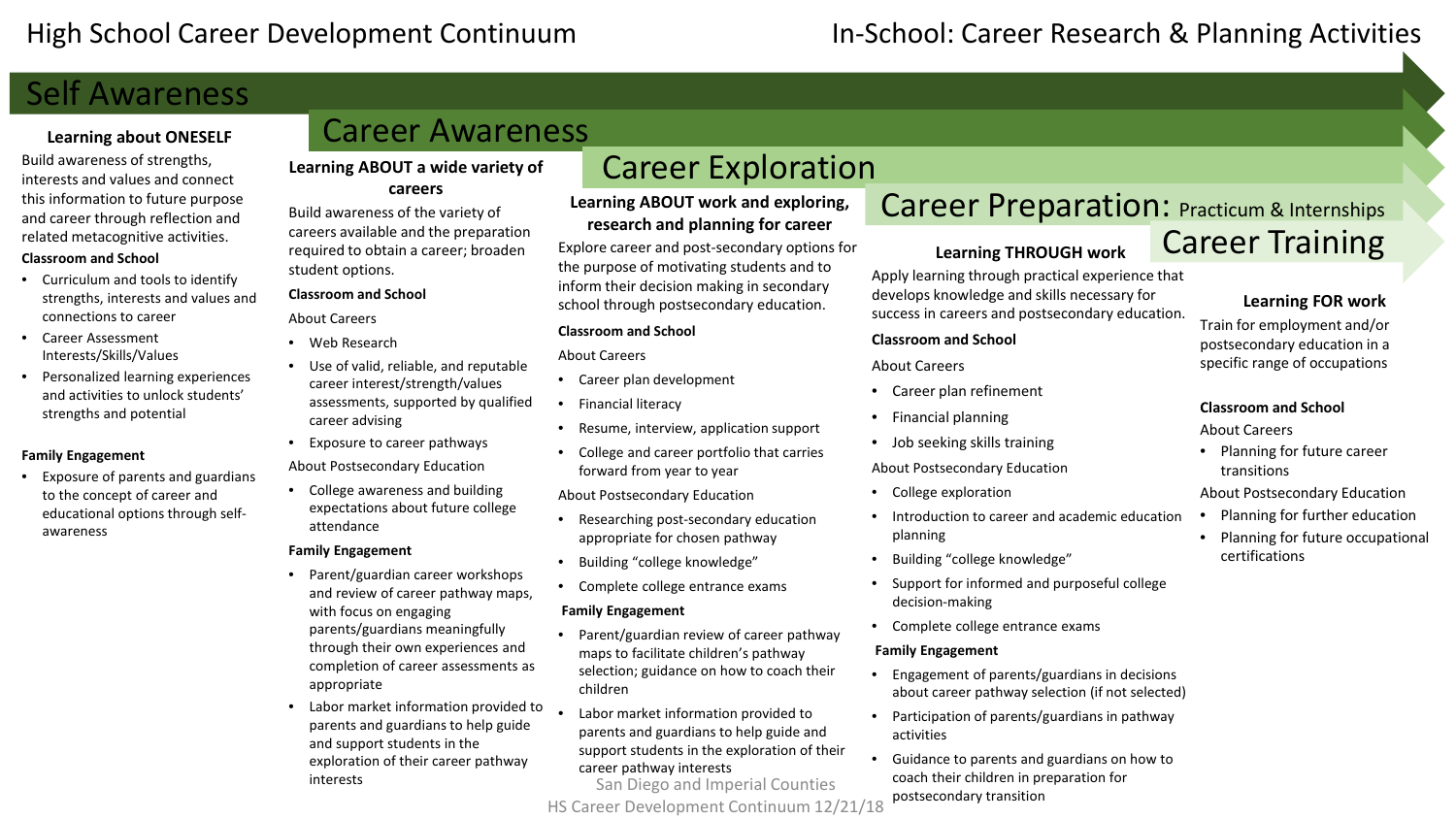# Self Awareness

### **Learning about ONESELF**

Build awareness of strengths, interests and values and connect this information to future purpose and career through reflection and related metacognitive activities.

#### **Experiences might include:**

- Industry tours
- Guest speakers
- Adult role models
- Role model observation
- Progression of responsibility
- Service activities

# Career Awareness

**Learning ABOUT a wide variety of careers**

Build awareness of the variety of careers available and the preparation required to obtain and succeed in a career; broaden student options.

#### **Experiences might include:**

- Guest speakers
- Industry tours
- Career Fairs
- Visit parents at work
- Online tools

Career Exploration

**Learning ABOUT work and exploring, research and planning for career**

Explore career and post-secondary options for the purpose of motivating students and to inform their decision making in secondary school and postsecondary education.

### **Experiences might include:**

- Informational interview
- Job shadow
- Virtual exchange with a partner
- Professional mentor
- Civic engagement/community service

Career Preparation: Practicum & Internships Career Training

### **Learning FOR work**

Train for employment and/or postsecondary education in a specific range of occupations.

#### **Experiences might include:**

- Internship
- Internship required for credential or entry to occupation
- Apprenticeship
- Clinical experience
- On-the-job training
- Work experience

**Learning THROUGH work**

Apply learning through practical experience that develops knowledge and skills necessary for success in careers and postsecondary education.

**Experiences might include:**

involvement

organization

• Service learning and social enterprises with partners • Internship connected to curriculum

• Integrated project with multiple interactions with professionals • Student-run enterprise with partner

• Virtual enterprise or other extended online interactions with partners • Projects with partners through industry focused student